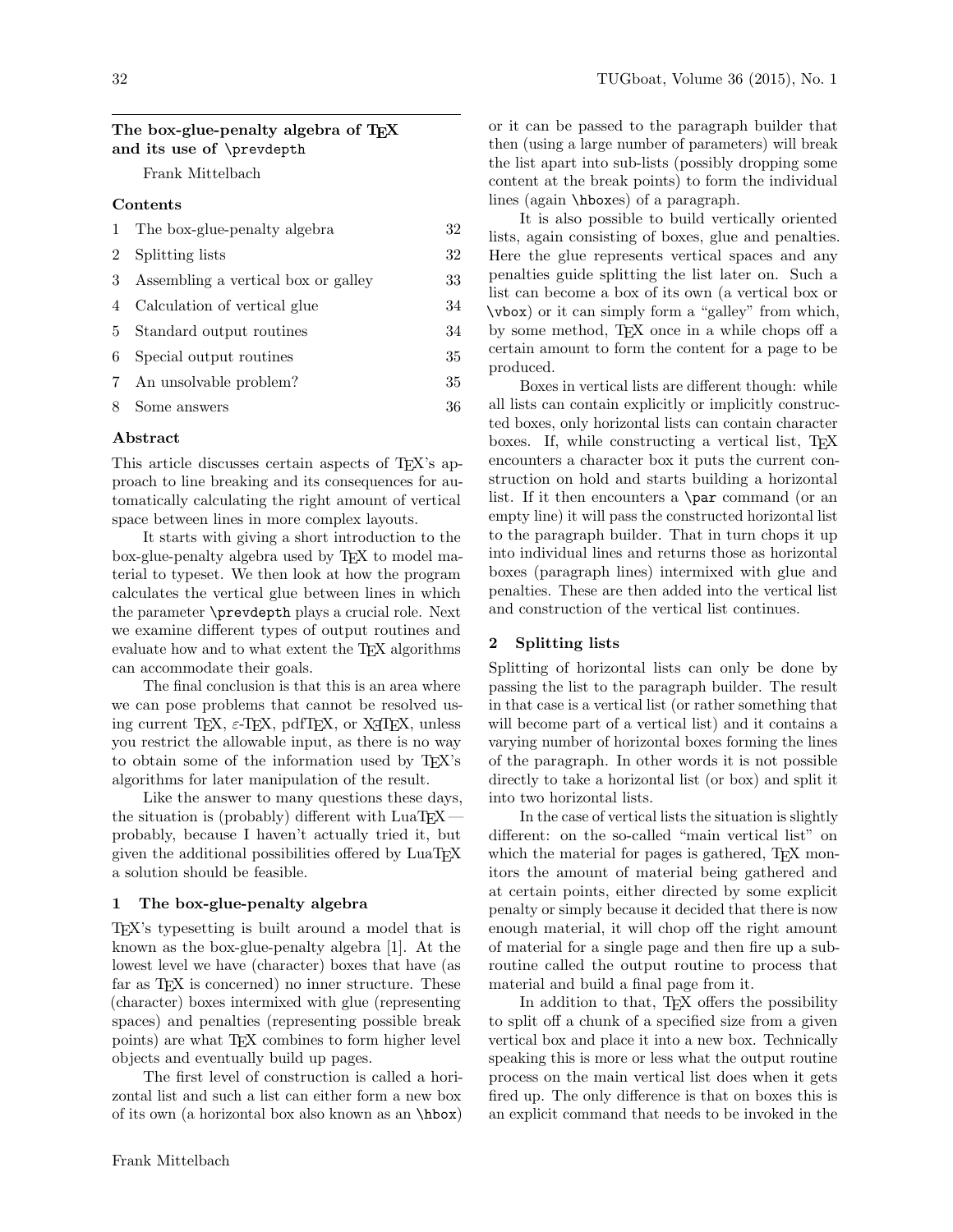programming code and it operates only on explicit boxes formed earlier.

It would be interesting to have the same functionality on the program level for horizontal boxes but for some reason that never made it into the program.

In other respects horizontal and vertical splitting is a very similar operation (on the box-glue-penalty algebra level). Splits can only happen at explicit penalties or at the left of glue provided it is immediately preceded by a box.<sup>1</sup> So in case of two globs of glue directly next to each other, a split can only happen before the first glue. Consecutive penalties behave like a single penalty unless they both force a break and we are in a horizontal list.<sup>2</sup>

Once a break point is chosen TEX drops all glue and penalties following it until it comes to the next box. The rationale behind this is that something like white space between words should vanish if you have a line break, and so should white space between lines if you have a page break.

This rather simple model allows to define surprisingly complex behavior, simply by specifying cleverly constructed sequences of glue, penalties and (empty) boxes. Appendix D in The TEXbook [2] shows a number of examples.

In summary, the box-glue-penalty model proved to be an ingenious way to model typesetting requirements and although it is not fully orthogonal and perhaps misses one or the other feature that would be useful, it gets the job done in a concise manner, and it is fair to say that even after more than three decades nobody has come up with anything better.

#### 3 Assembling a vertical box or galley

A box in TEX terms is described by three dimensions: its height, depth, and width. The rationale is that characters that form words are lined up horizontally, each having a certain height but some of them stick out below the imaginary line (known as the baseline) and thus have a depth. Consequently, the boxes have a reference point at its left side with the material above the reference point forming the height of the box, and the material below, the depth.

If a horizontal list is used to form a new box then the inner boxes are lined up on their reference points, glue between the boxes appears as spaces, and the height and depth of the resulting box will be the maximum height and depth of the inner ones.<sup>3</sup> The width of the new box is simply the sum of all widths including the amounts taken up by the glue items. The reference point of the newly created box is then again on its left side at the baseline.

The situation with vertical lists is similar: they too align the boxes inside on their reference points (only this time vertically) and glue between boxes becomes spaces in the vertical direction. The width of the newly formed box is then the maximum width of its inner boxes. The calculation of height and depth, however, is slightly more complicated. By default, the depth will be the depth of the last box inside but only if this box is not followed by glue (a penalty would be allowed)— in the latter case the depth would be zero. The height is then calculated as the sum of all the heights and depths of all boxes plus the spaces and minus the box depth that was calculated earlier. In short you will end up with a box that has a very large height and a (normally) small depth.

In fact the depth of the new box is further restricted by a parameter called \boxmaxdepth: if the calculated depth exceeds this value then the reference point of the constructed box is lowered until the depth is no longer in violation. By default the value of this parameter is the largest possible dimension so that the restriction doesn't apply for manually created boxes unless this is changed.

On the main vertical list \maxdepth is used for the same purpose. If T<sub>E</sub>X decides that material needs to be packaged into a box to be passed to the output routine it uses that parameter to determine the maximum depth and thus the height of that box. In contrast to \boxmaxdepth this parameter typically has a setting that allows only for small depths to ensure that material is not "falling off the page" if it has an unusually large depth.

As an alternative to the construction explained above TEX also supports building a vertical box whose reference point aligns with the first box inside (\vtop), i.e., its height will be the height of this first box and the depth will hold everything else. If the list starts out with glue then the height of such a box will be zero.

<sup>1</sup> In real life the situation is, of course, more complex. TEX, for example, understands how to hyphenate words and so during the paragraph breaking it might introduce additional break points (and possibly even additional characters or variations into a list of character boxes), but abstractly one can think of this as just another version of boxes, glue and penalties that have been present from the beginning.

<sup>2</sup> The value of a penalty describes the desirability to break at a certain point (the smaller the better). The anomaly that two forcing penalties in horizontal mode behave differently and produce two breaks is due to some implementation decisions.

<sup>3</sup> As there are some operations to lower or raise boxes with respect to their reference point, this is not quite accurate, but one could consider such a manipulation simply as an operation that forms a new box with new dimensions.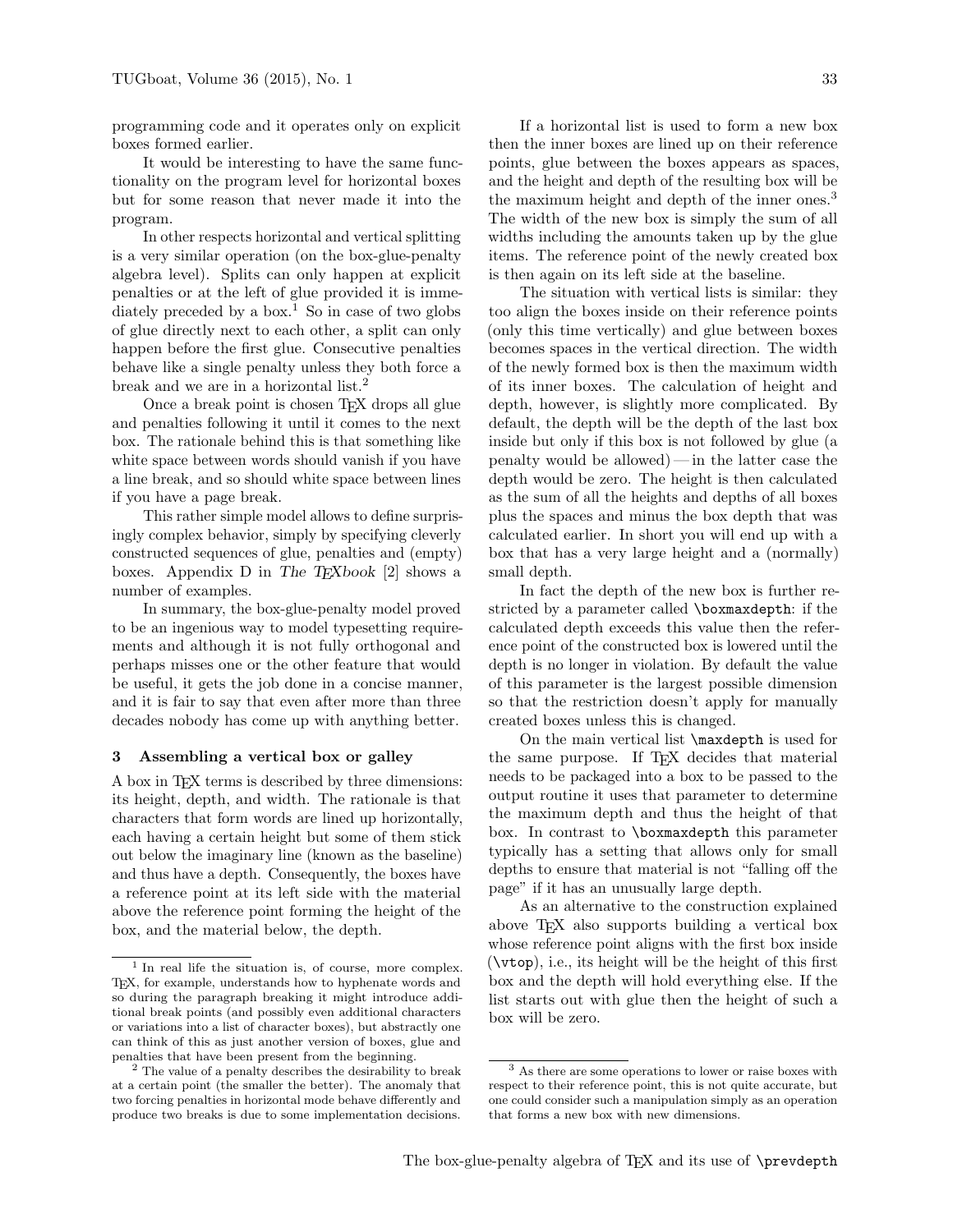## 4 Calculation of vertical glue

In the previous sections we explained how lists in the box-glue-penalty algebra are turned into new boxes. We also mentioned that the paragraph builder splits a horizontal list into a sequence of box-gluepenalty items but so far we haven't explained how this precisely happens and what kind of glue items are constructed during this process.

The main goal in paragraph building is to form lines of text that are (normally) vertically positioned in a way that the distance from baseline to baseline is constant. TEX manages this in the following way: whenever it builds a vertical list it keeps track of the depth of the last box appended to the list in a parameter called \prevdepth. At the beginning of a list it has a sentinel value of -1000pt to indicate that no box has been added so far.

When the paragraph builder builds a line box this box will have a certain height and depth. T<sub>E</sub>X then calculates the glue to be placed before the box by using the parameter that holds the standard baseline to baseline distance (\baselineskip) and subtracts from it the height of this box and the current value of \prevdepth. The resulting value is then appended as a glue item unless it is smaller than \lineskiplimit (i.e., the box height or the previous depth was very large). In that case TEX simply appends a glue item with a fixed value defined by another parameter called **\lineskip**.<sup>4</sup> The \prevdepth is then updated to hold the depth of the box just appended so that the calculation for the next line will be correct.

When a box is manually added to a vertical list, e.g., via \box\mybox, the same happens i.e., baseline glue gets prepended to the box and \prevdepth gets updated to hold the depth value of the newly appended box and thus any following box added manually or by the paragraph builder would correctly calculate glue for baseline separation. There is only one exception to this process: when the material is added as part of an **\unvbox** operation then T<sub>EX</sub> will neither update \prevdepth nor prepend any glue.

It is possible to inspect and even change the current value of \prevdepth within macro code while TEX is in vertical mode, i.e., while it is building a vertical list. Thus this only works between paragraphs and not within a paragraph as the paragraph builder acts on a horizontal list after all macro code has been

expanded. In other words, you can determine the depth of the last line in a paragraph and by changing \prevdepth, pretend that it has a different value and thereby influence the baseline calculation for the first line of a following paragraph. However, you can't do the same for lines within the paragraph.

It is also very important to understand that this parameter is special in that it is local to the current vertical list being built and that it doesn't obey the normal scoping rules. So if you change it within a group it will keep its value when the group ends. Instead it only (and always!) reverts to a previous value if the construction of a vertical list has come to an end and TEX resumes building an outer vertical list, e.g., if boxes are nested within each other or if we return to the main vertical list after building a box or return from an output routine.

### 5 Standard output routines

TEX's paragraph builder is a sophisticated piece of software that uses dynamic programming to optimize the line breaking over the paragraph as a whole (with the sometimes surprising result that a change near the end modifies line breaking decisions much earlier on).

In contrast, TEX's page breaking concepts are much simpler. In essence, TEX assembles material on the main vertical list until it is clear that there is more material than can possibly fit on the page. At that moment T<sub>E</sub>X stops assembling material for the main vertical list and instead looks through all material gathered and decides on a final break point for the page using a number of parameters to guide this process. The material prior to this break point (which is a vertical list) is then packaged into a box (\box255) and a special piece of code, "the current output routine", is fired up.

The normal purpose of this output routine is to repackage and possibly embellish the material stored in \box255, e.g., by adding a running header or a page number, and then shipping it out to the output file. When everything has been done, control is given back to the process that fills the main vertical list and processing continues there.

As the lines of a paragraph are always added in one go to the main vertical list, TEX has typically accumulated more than it actually can use in the output routine. So when it returns from processing the page material, the main vertical list is not empty but contains a few boxes (and glue) that TEX had seen but decided not to use.

Furthermore, the output routine code is allowed to put some material from \box255 back (typically after splitting it into several pieces) and in fact it

<sup>4</sup> Again this is a bit of an oversimplification. There are some more parameters involved and in certain circumstances nothing is appended. Also, if we are at the beginning of the list, or more precisely when \prevdepth has this special value, no glue is appended. For precise details see [2], especially chapters 12 and 14.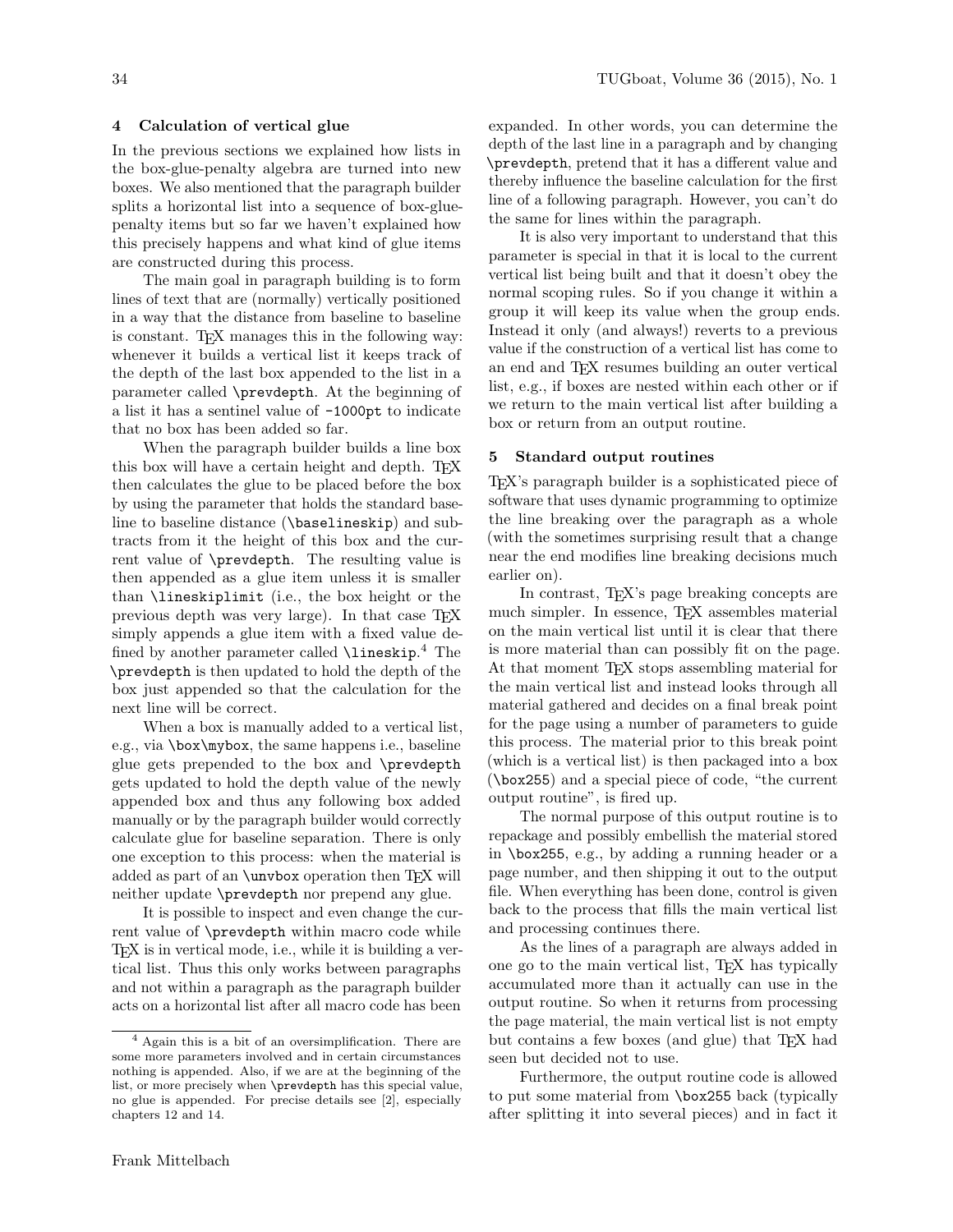can even generate new material to be put back into the main vertical list. To allow for this, TEX starts a new vertical list when the output routine starts and the output routine can then place box-glue-penalty items into this list while working. Once the output routine has ended, this vertical list (if it contains anything) is placed at the head of the main vertical list, followed by any material already on it but not chosen for the current page.

Now what happens with \prevdepth during that time? When the output routine starts, it holds the depth of the last box contributed to the main vertical list, which may or may not be the last box that shows up in \box255. As the output routine starts a new vertical list, this value is shelved away and this new list gets its own instance starting out with -1000pt as usual. So if the output routine does something fairly complicated that includes building paragraphs, these paragraph lines are vertically spaced out using the rules explained above. Once the output routine ends, the value for \prevdepth from the main vertical list is restored.

This is normally the correct decision: if some material was not being used for the current page, then this will form the end of the main vertical list after the output routine has ended and thus \prevdepth will correctly reflect the depth of the last box appended there.

If on the other hand all material got used for the last page, then the value of \prevdepth no longer reflects the real situation as it still contains the depth from the last box. However, as long as the main vertical list is effectively empty at this point, this doesn't matter as TEX throws away any glue item after a page break until it sees the first box. It then inserts new glue, based on the height of this box and the current value of a parameter, namely \topskip. So all that happens is that the paragraph builder may have calculated a glue to go in front of the first paragraph line based on wrong assumptions but as this glue is thrown away later it doesn't matter.

#### 6 Special output routines

But there is one further case: everything from the main vertical list got used but the output routine itself put something back. In that case the last box on the main vertical list will be whatever the output routine has deposited there, but the value of \prevdepth still reflects the last box that was there before the output routine was called.

The standard output routines in LAT<sub>E</sub>X and plain TEX do not have this issue as they do not put anything back. However, the situation is quite different if you look at special output routines. These

output routines typically get explicitly invoked by setting some explicit penalty and thus there will be no leftovers on the vertical list that correspond to the \prevdepth value.

For example, the multicol package, on reaching the end of a multicols environment, invokes an output routine that takes the gathered material, splits it up into balanced columns and then pushes the result back as a single block for reprocessing.

In that case the value of \prevdepth on the main vertical list will be the depth of the last box in the last column, but after balancing the overall depth of the result may very well be quite different (as the last column may be the shortest one, so its depth isn't even taken into account). As a result the baseline calculation of a following paragraph line will be based on wrong assumptions.

In fact multicol tried to account for this and added a negative space and then set \prevdepth to zero. However this happened inside the output routine so that the negative space survived but the value of \prevdepth got reverted after the output routine returned! (And it doesn't help to use \global from within the output routine as \prevdepth simply doesn't care.) As the difference is typically less than 2pt and multicol additionally adds a space of \multicolsep this bug remained undetected for a long time.

The solution to this problem then is, of course, to carefully keep track of what the output routine intends to put back, measure the final depth within the output routine and store it away in a global variable. Then, once the output routine has ended, explicitly set \prevdepth to the saved value to make it reflect the true situation.

#### 7 An unsolvable problem?

The previous section explained how special output routines can be written to correctly reflect the situation with \prevdepth. But this requires that the output routine is always explicitly triggered — a situation in which we know that there is no remainder material that could throw us off track. But what happens if the output routine puts material back but is invoked asynchronously by the standard T<sub>E</sub>X mechanism?

For starters we then have a problem in regaining control after the output routine has ended though that can be resolved with a few tricks involving \aftergroup and a nested set of output routines.

But even if we do this we don't really know to what value we should set \prevdepth. It would need to be the depth of the material we put back in case there was nothing left on the main vertical list, but